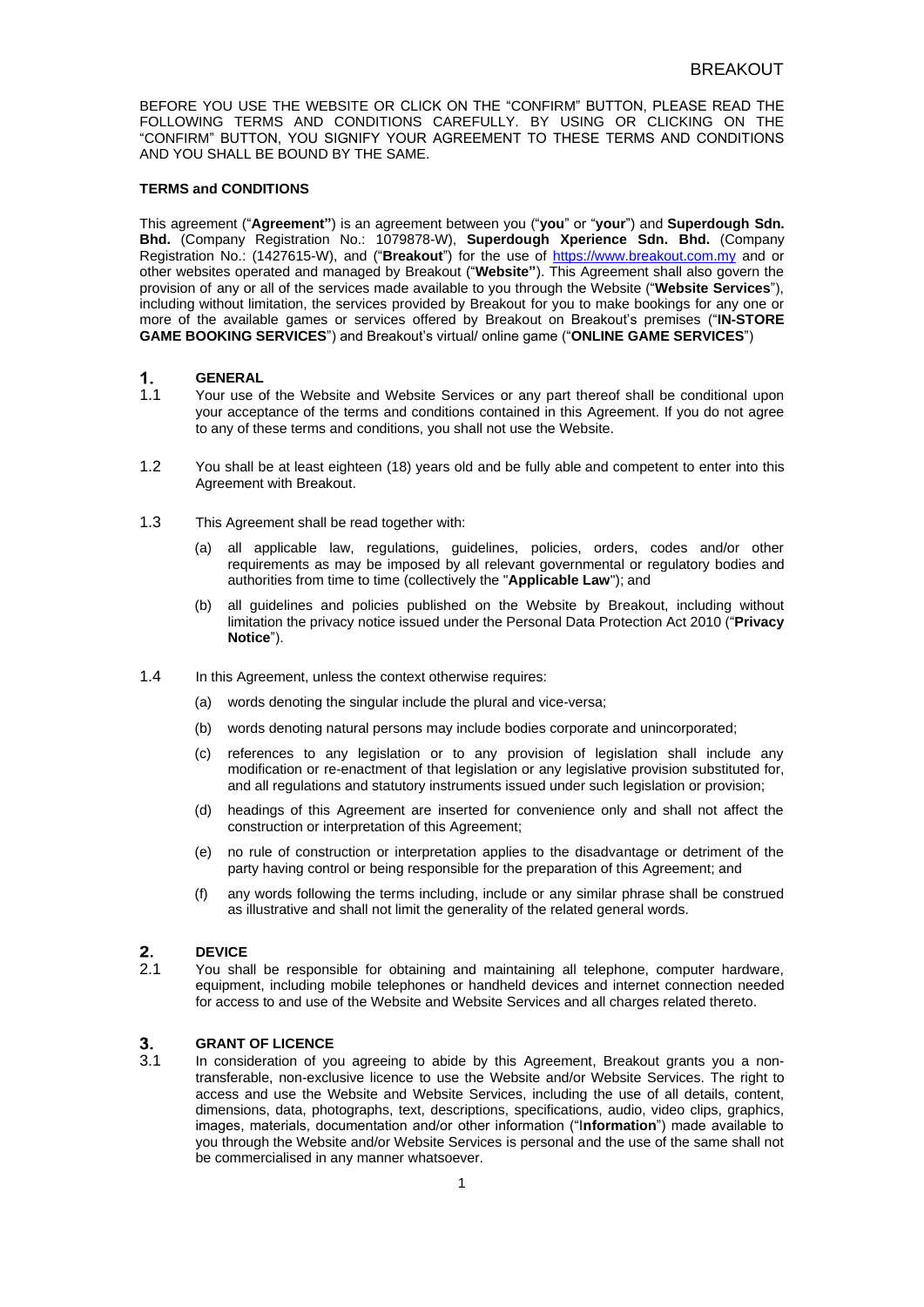### **WEBSITE SERVICES** 4.

- 4.1 If you wish to have full access to the Website Services, you shall follow the procedure set out in the Website and provide Breakout with all the necessary Information. You shall be responsible for ensuring that all Information made available to Breakout is accurate, original, authentic, complete, reliable, current, error-free and will not infringe the intellectual property rights of any third party.
- 4.2 You may be asked to provide additional verification or Information and Breakout shall be entitled to refuse to provide you any of the Website Services in the event you do not agree or fail to provide the requested Information.
- 4.3 In the event that the contract for the provision of any of the Website Services is deemed to have been formed (usually when you have received a confirmation email from Breakout in relation to the provision of Website Services), you may not modify or cancel such contract except with Breakout's agreement in writing and on the condition that you shall indemnify Breakout in full against all loss, costs, damages, charges and expenses (including loss of profit) incurred by Breakout as a result of such modification or cancellation.

### 5. **IN-STORE GAME BOOKING SERVICES**

5.1 Booking Services shall be subject to all the booking rules and policies published on the Website ("**Booking Rules**"). You shall read all the Booking Rules prior to engaging Breakout for the Booking Services. By clicking on the "CONFIRM" button, you acknowledge your agreement to the Booking Rules and shall be bound by the same.

### 6. **ONLINE GAME SERVICES**

6.1 Online Game Services shall be subject to all the online game rules and policies published on the Website ("**Online Game Rules**"). You shall read all the Booking Rules and FAQ prior to engaging Breakout for the Online Game Services. By making payment to Online Game Services, you acknowledge your agreement to the Online Game Booking Rules shall be bound by the same.

### 7. **LICENCE RESTRICTIONS**

- 7.1 The Website, Website Services, and/or all Information contained on, in or made available through the Website and/or Website Services shall be collectively referred to as the "**Breakout Property and Services**". Except as expressly set out in this Agreement, you shall not and shall not attempt, whether by yourself or by allowing any third party, to:
	- (a) cut, copy, distribute, recreate, disseminate, post, and/or publish Breakout Property and Services or any part thereof except where such act is incidental to the normal use of Breakout Property and Services, or where it is necessary for the purpose of this Agreement or other back-up and/or operational security reasons;
	- (b) rent, lease, sub-license, loan, translate, merge, adapt, vary or modify Breakout Property and Services or any part thereof;
	- (c) make alterations or modifications to the whole or any part of Breakout Property and Services, or permit Breakout Property and Services or any part thereof to be combined with, or become incorporated in, any other programs;
	- (d) disassemble, decompile, reverse-engineer or create derivative works based on the whole or any part of Breakout Property and Services; and
	- (e) provide or otherwise make available the Website in whole or in part (including object and source code), in any form to any person without prior written consent from Breakout.
- 7.2 The foregoing provisions are for the benefit of Breakout and Breakout's related corporations, contractors, successors and assigns and each shall have the right to assert and enforce such provisions directly or on Breakout's behalf.

### 8. **USER CONDUCT**

8.1 In using and/or accessing Breakout Property and Services, you shall: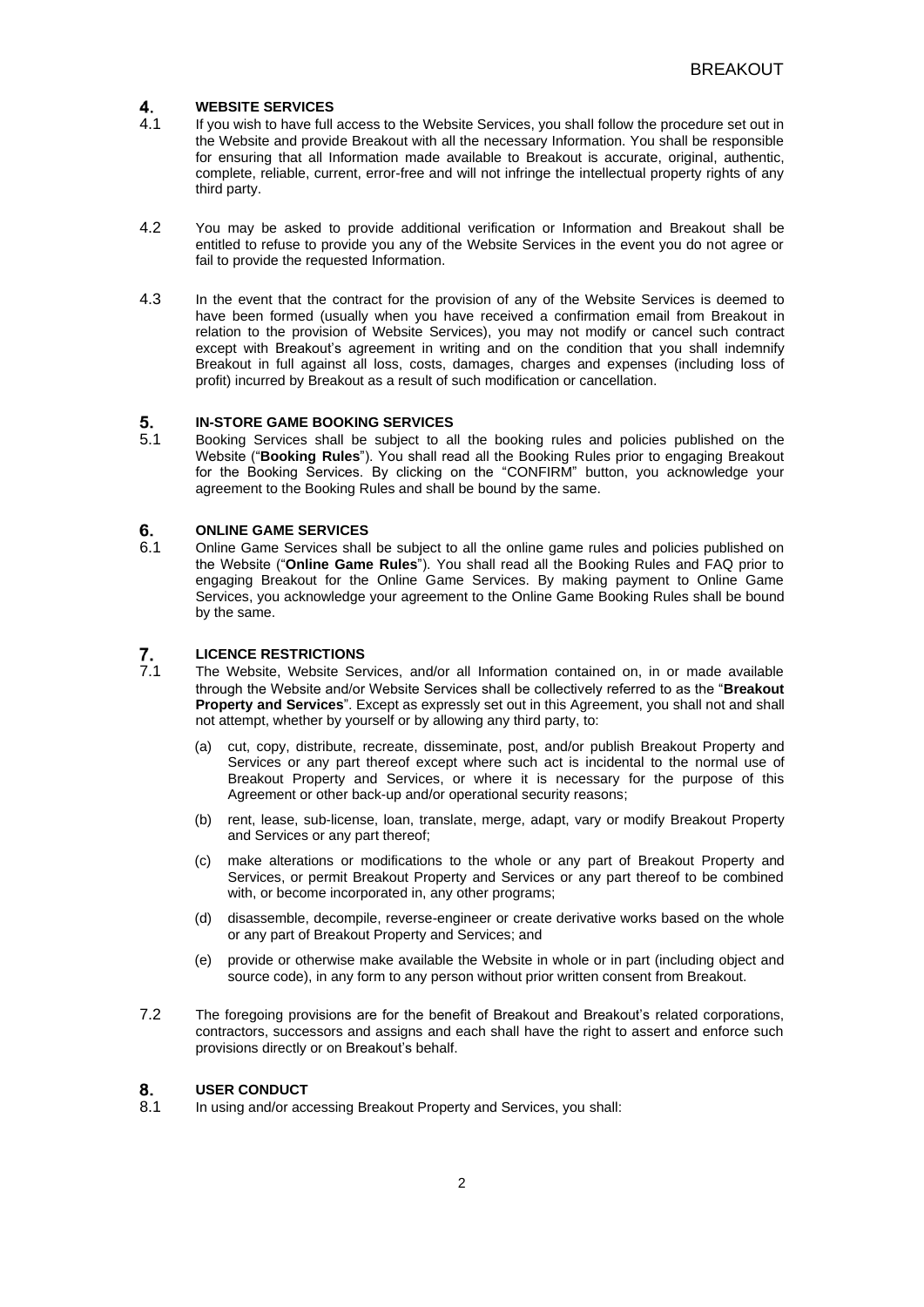- (a) comply with all Applicable Law, including without limitation technology control or export laws and regulations that apply to the technology used or supported by the Website and/or any Website Services; and
- (b) comply with all guidelines, rules, regulations, policies, instructions and procedures in connection with the Website and Website Services as imposed or may be imposed from time to time by Breakout at Breakout's absolute discretion.
- 8.2 Except as expressly set out in this Agreement, you shall not and shall not attempt to, whether by yourself or by allowing any third party to:
	- (a) use Breakout Property and Services or any part thereof for any purposes other than for your personal use;
	- (b) use Breakout Property and Services in any unlawful manner, for any unlawful purpose, or in any manner inconsistent with this Agreement, or act fraudulently or maliciously, include without limitation by hacking or inserting or transmitting malicious code, viruses, or harmful data into the Website or any operating system;
	- (c) misuse or abuse Breakout Property and Services in anyway or otherwise compromise the integrity of Breakout's software or systems;
	- (d) send, advertise or publish any unsolicited advertising or promotional content through or on the Website or Website Services without Breakout's written approval;
	- (e) use Breakout Property and Services in a way that could damage, disable, overburden, impair or compromise Breakout's systems or security or interfere with other users' use and enjoyment of Breakout Property and Services;
	- (f) collect or harvest any Information from Breakout Property and Services or Breakout's systems or attempt to decipher any transmissions to or from the servers running any of the Website Services; and
	- (g) transmit or post or cause to be transmitted through or posted on the Website any Information which violates or infringes the rights of others, which is unlawful, technologically harmful, threatening, abusive, defamatory, vulgar, obscene, profane or otherwise objectionable, which encourages conduct that would constitute a criminal offence, give rise to civil liability or otherwise violate any law.
- 8.3 If any part of Breakout Property and Services is copied in accordance with this Agreement, you shall keep all copies of Breakout Property and Services secured and to maintain accurate and up-to-date records of the number and locations of all such copies and to include Breakout's copyright notice on all entire and partial copies you make of Breakout Property and Services on any medium.
- 8.4 The foregoing provisions are for the benefit of Breakout and Breakout's related corporations, contractors, successors and assigns and each shall have the right to assert and enforce such provisions directly or on Breakout 's behalf.

#### 9. **LINKS**

9.1 The Website may contain links to other independent third party sites. Such links are provided for your convenience only and such third party sites are not under Breakout's control. The inclusion of the same on the Website shall not be taken as endorsement of any such sites by Breakout in any manner whatsoever and Breakout shall not be responsible or liable for any loss or damage you suffer, whether directly or indirectly, as a result of your use of such third party sites.

#### $10.$ **CONSUMER PROTECTION**

- 10.1 Notwithstanding anything contained herein, if Consumer Protection Act 1999 ("**Act**") applies and if you are dealing as a consumer under the Act (consumer shall have the meaning prescribed to it by the Act, "**Consumer**"):
	- (a) Breakout gives you such implied warranties under the Act that cannot be excluded by the Act;
	- (b) this Agreement is only intended to exclude or limit the remedies and rights you may have to the maximum extent permitted by the Act; and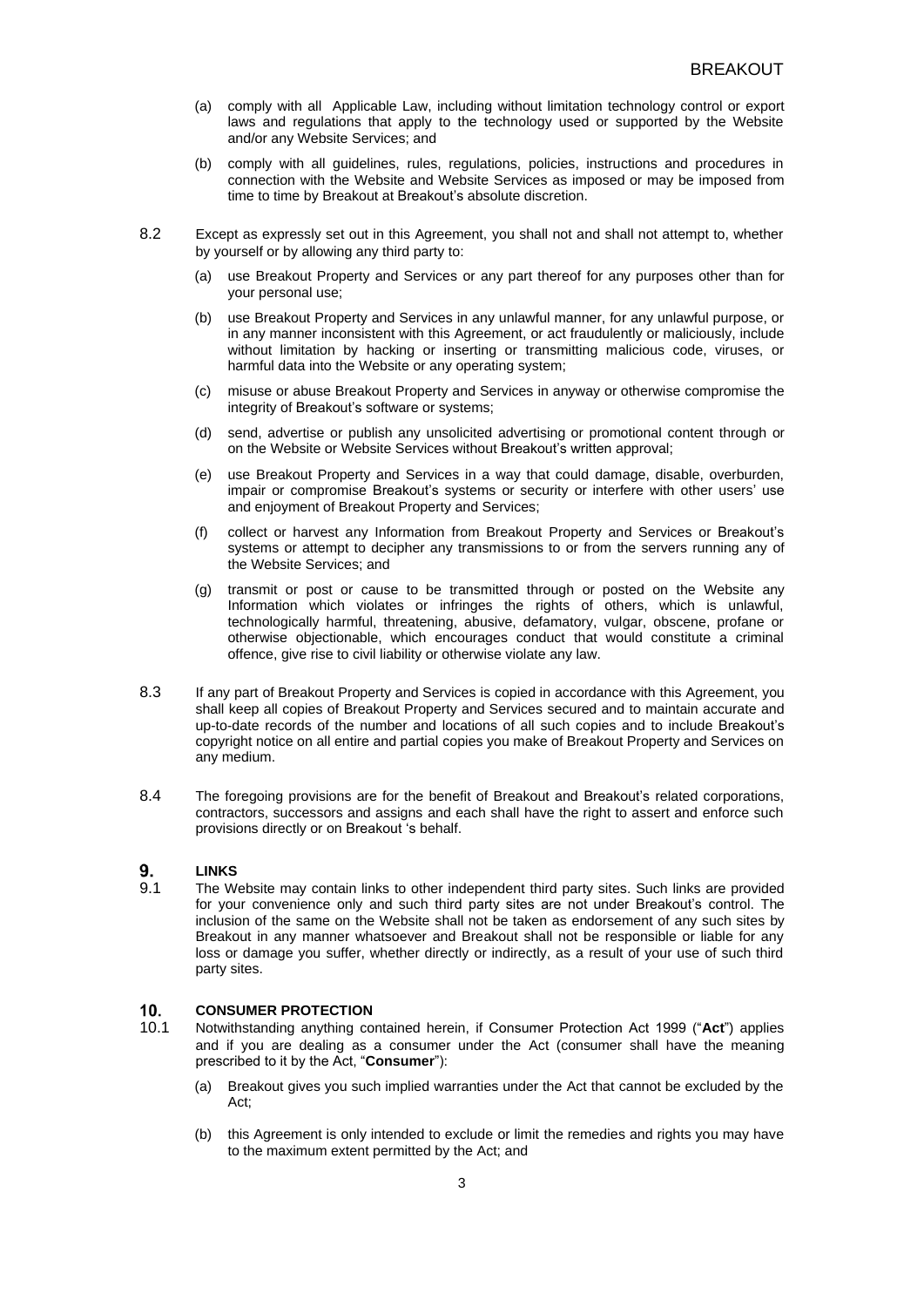(c) nothing in this Agreement is intended to exclude or limit Breakout's liability to you for any loss or damage arising from (i) Breakout's negligence; or (ii) Breakout's breach of any express or implied terms of this Agreement without adequate justification.

#### $11.$ **DISCLAIMER**

- 11.1 To the maximum extent permitted by all Applicable Law, all Breakout Property and Services are provided on an "as is" and "as available" basis, with all faults and without warranty of any kind, and Breakout hereby disclaims all warranties and conditions, either express, implied or statutory, with respect to such Breakout Property and Services.
- 11.2 Information in connection with the Website and Website Services which is made available to you by Breakout may be furnished to Breakout by third parties. While Breakout shall use all reasonable endeavours to ensure that such Information is communicated to you in its original form supplied to Breakout by the third parties, Breakout does not warrant that the said Information is accurate, complete, reliable, current, or error-free.
- 11.3 In relation to the use of the Website and/or Website Services, while Breakout will use reasonable endeavours to maintain the Website and/or Website Services, Breakout does not warrant that:
	- (a) the functions contained in the Website and/or Website Services will meet your requirements,
	- (b) the operation of the Website and/or Website Services will be uninterrupted, virus-free or error-free, and
	- (c) any defects in the Website and/or Website Services will be corrected.
- 11.4 You understand that advice or recommendations are a matter of opinion and may not represent the true application, quality or feature of a particular service, as such you accept that any advice or recommendation given by Breakout, Breakout's employees, personnel, representatives and/or agents is followed or acted upon entirely at your own risk.
- 11.5 For the avoidance of doubt this clause shall be subject to the provisions of the Act in the event that the Act is applicable.

### $12<sub>1</sub>$ **INTELLECTUAL PROPERTY RIGHTS**

- 12.1 You acknowledge and agree that Breakout, Breakout's suppliers, contractors, partners and/or licensors (if any), own and shall retain all rights, titles and interests in, to and under:
	- (a) patents, registered designs, designs, copyrights and all other rights in connection with any intellectual or industrial properties including without limitation know-how, inventions, and trade secrets (and all copies and derivative works thereof, by whomever produced); and
	- (b) all of its respective names, service marks and logos, trade names and any other trademarks

(collectively be referred to as the "**Intellectual Property Rights**").

Nothing in this Agreement shall transfer or assign any such Intellectual Property Rights to you.

- 12.2 You shall not use Breakout Property and Services and any other properties in which any of the Intellectual property Rights subsist except only to extent necessary for the purpose of and to the extent permitted by this Agreement.
- 12.3 Notwithstanding anything contained in this Agreement, you shall not engage in any conduct which will infringe Breakout's Intellectual Property Rights or those of any third party in relation to your use of Breakout Property and Services or any party thereof.
- 12.4 The foregoing provisions of this Clause are for the benefit of Breakout and Breakout s third party content providers and licensors and each shall have the right to assert and enforce such provisions directly or on Breakout's behalf.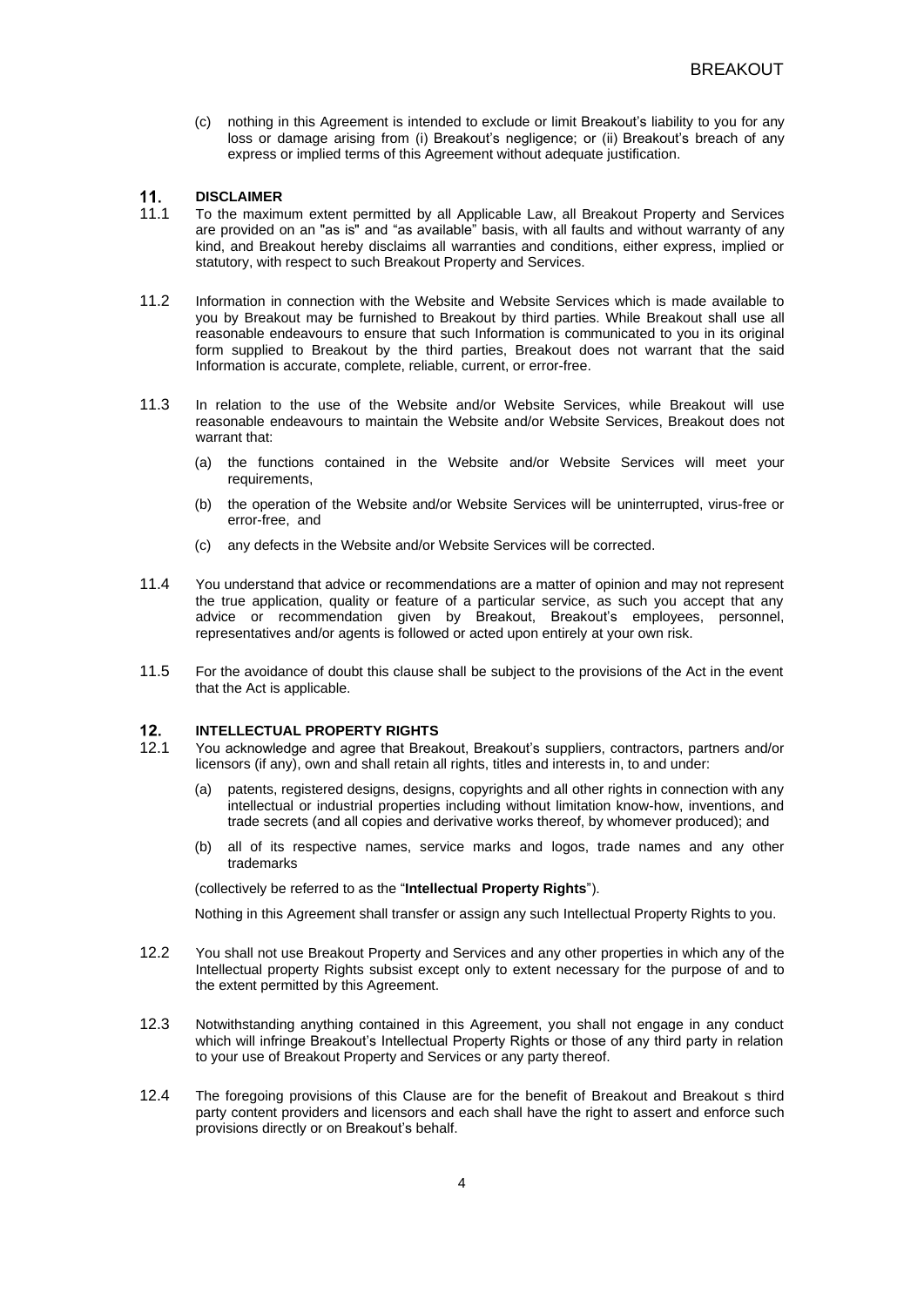### **CONFIDENTIAL INFORMATION** 13.

- 13.1 "**Confidential Information**" means all information of any kind, whether in machine readable or visually readable form, oral or otherwise and whether or not labelled as "Confidential", including but not limited to the information that is by its nature confidential and proprietary to the disclosing party and/or its affiliates, that are made available by or on behalf of the disclosing party to the receiving party for the purposes relating to or in connection with this Agreement. "Confidential Information" shall not include information that:
	- (a) is already known to the receiving party or in its possession before the disclosure hereunder free of any obligation to keep it confidential;
	- (b) is independently developed by the receiving party,
	- (c) is or becomes generally available to the public other than as a result of a breach of this Agreement by the receiving party or its Representatives (hereinafter defined);
	- (d) is received by the receiving party from a third party without similar obligations of confidence and without breach of this Agreement; provided, however, that such source is not to the knowledge of the receiving party bound by a confidentiality agreement or other legal or fiduciary obligation of secrecy to the disclosing party; or
	- (e) is disclosed to a third party by the disclosing party without imposing similar restrictions on that third party's rights of disclosure.
- 13.2 The receiving party shall not disclose the Confidential Information or any part thereof to any person except:
	- (a) to its personnel, advisors (including legal, financial and accounting advisors), service providers, contractors and/or agents (collectively, "**Representatives**"), who: (i) have a definite need to know such Confidential Information; (ii) have been duly apprised of the requirements of this Clause; and (iv) are or will be bound to keep such information confidential as required in this Agreement;
	- (b) to any governmental or regulatory bodies as required by the operation of any Applicable Law. In the event that any Confidential Information is required to be disclosed pursuant to this sub clause, the receiving party shall (i) give prompt written notice to the disclosing party; (ii) at the request of the disclosing party, use reasonable efforts to obtain confidential treatment for such Confidential Information it is required to disclose; and (iii) fully cooperate with the disclosing party in seeking appropriate remedy, including challenging, redacting or minimizing the disclosure; or
	- (c) to such person approved by the disclosing party in writing.
- 13.3 All Confidential Information shall be used only for the purpose of this Agreement.

#### 14. **PERSONAL DATA**

14.1 All Personal Data collected from you will be processed in accordance with the Privacy Notice.

### $15.$ **LIMITATION OF LIABILITY**

- 15.1 To the maximum extent permitted by law and subject to the provisions on the Act:
	- (a) Breakout shall not be liable for any damages of any kind arising from your use of Breakout Property and Services, including without limitation direct, indirect, incidental, punitive and consequential damages unless otherwise specified in writing. In no event shall Breakout be liable for loss of profit or goodwill, loss of production or revenue or any type of special indirect or consequential loss whatsoever whether or not such losses were reasonably foreseeable or Breakout had been advised of the possibility of you incurring the same; and
	- (b) In any event, Breakout's maximum and cumulative total liability (including any liability for acts and omissions of its employees, representatives, personnel, agents and/or subcontractors) in respect of any and all claims for defective performance, breach of contract, compensation, indemnity, tort, misrepresentation, negligence at law or equity and any other damages or losses however arising under this Agreement shall not exceed fifty Ringgit Malaysia (RM 50).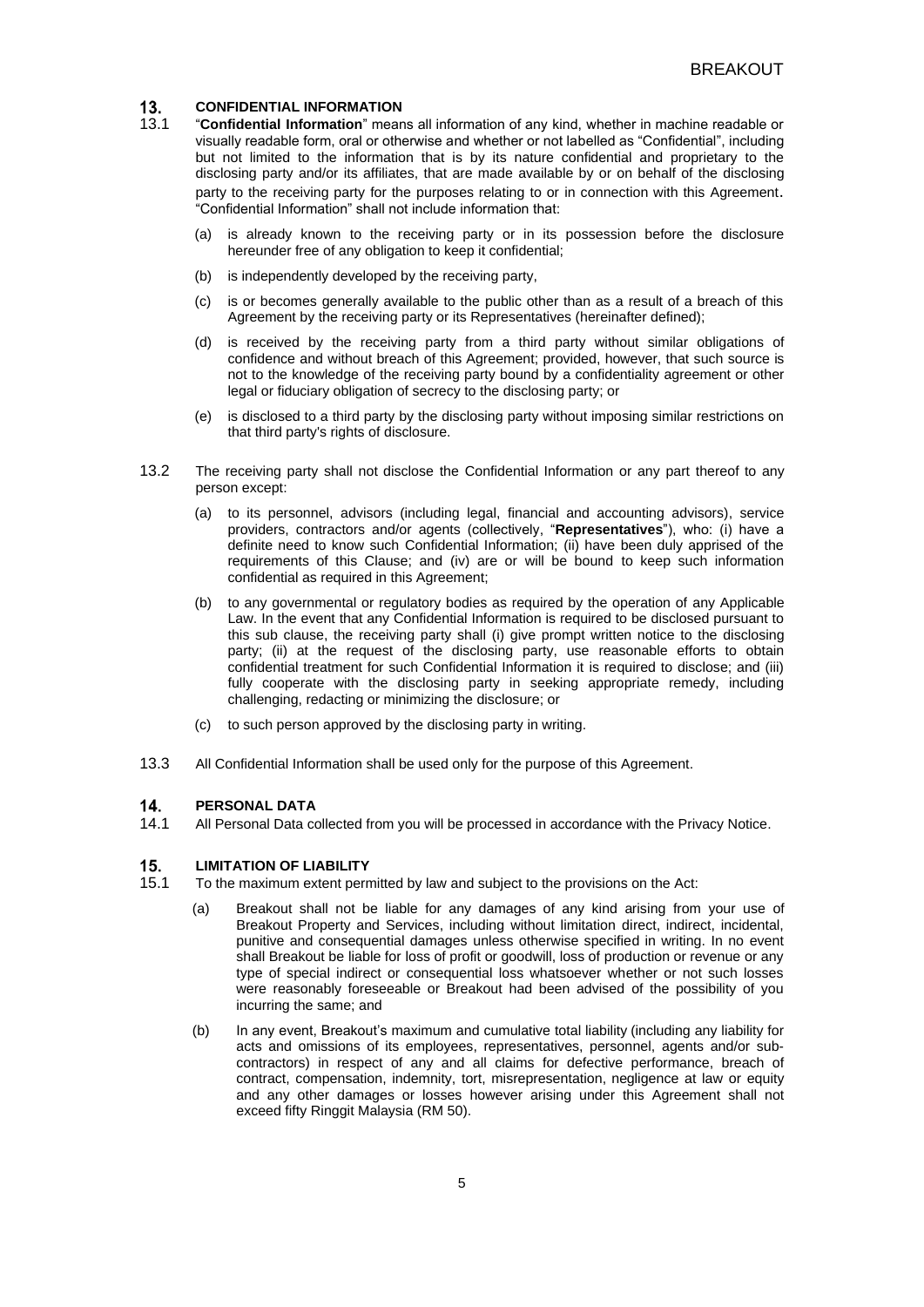#### **FORCE MAJEURE** 16.

- 16.1 Either party shall not be liable to the other party or be deemed to be in breach of this Agreement by reason of any delay in performing, or any failure to perform, any of its obligations under this Agreement, if the delay or failure was due to any cause beyond the party's reasonable control, including but not limited to:
	- (a) fire, act of God, storm, explosion, earthquake, flood, tempest, accident or other natural disaster;
	- (b) war or threat of war, sabotage, insurrection, civil disturbance or requisition;
	- (c) acts, restrictions, regulations, bye laws, prohibitions, import or export regulations, embargoes or measures of any kind imposed by any governmental, parliamentary or local authority;
	- (d) strikes, lock outs or other industrial actions or trade disputes;
	- (e) difficulties in obtaining raw materials, labour, fuel, parts or machinery; or
	- (f) telecommunication, transportation, power supply, network or system disturbances or failures, or breakdown in machinery resulting in the impossibility of the use of any of the aforementioned.

#### $17.$ **INDEMNITY**

17.1 You agree to defend, indemnify and hold Breakout, Breakout's related corporations, contractors, successors, assigns, and third parties, and each of Breakout's and their respective directors, officers, employees and agents harmless from and against all loss, damages, claims, fines, penalties or expenses, including attorneys' fees, arising from your use of the Website and/or Website Services, your negligence and/or your breach of this Agreement. This indemnity shall be granted whether or not legal proceedings are instituted and, if such proceedings are instituted, irrespective of the means, manner or nature of any settlement, compromise or determination.

#### 18. **TERMINATION**

- 18.1 Breakout may immediately terminate this Agreement by notice without prejudice to any other rights Breakout may have under this Agreement or at law in writing if:
	- (a) you are found to be in breach of any clause of this Agreement; or
	- (b) you shall pass a resolution for winding up or becomes, threatens or resolves to become or is in jeopardy of becoming subject to any form of insolvency administration (including without limitation bankruptcy proceeding) or if a receiving order is made against you or you make any arrangement or composition with your creditors.
- 18.2 Notwithstanding the foregoing, Breakout reserves the right to suspend or cease your access to the Website and/or Website Services("**Suspension**"), with or without notice, and shall have no liability or responsibility to you in any manner whatsoever if Breakout is of reasonable opinion that your use of the Website and/or Website Services will cause disturbances to other users of the Website or otherwise cause any disturbances to Breakout in providing Website Services or other services to other third parties.
- 18.3 Upon termination of this Agreement and during the Suspension,
	- (a) all rights granted to you under this Agreement shall cease;
	- (b) all bookings made by you will be cancelled or terminated without any liability on Breakout;
	- (c) you must immediately cease all activities authorised by this Agreement; and
	- (d) when requested, you shall return to Breakout or destroy all Confidential Information.

### 19. **VARIATION OF THE TERMS**

19.1 No revision, amendment or variation of this Agreement shall be effective and binding unless it is in writing. Notwithstanding the above, Breakout reserves the right to amend this Agreement at any time, including but not limited to adding, deleting, amending, or modifying this Agreement or any part thereof. Such addition, deletion, amendment, or modification shall be effective immediately upon notice thereof, which may be given by means of, including without limitation, posting on the Website, or by electronic or conventional mail, or by any other means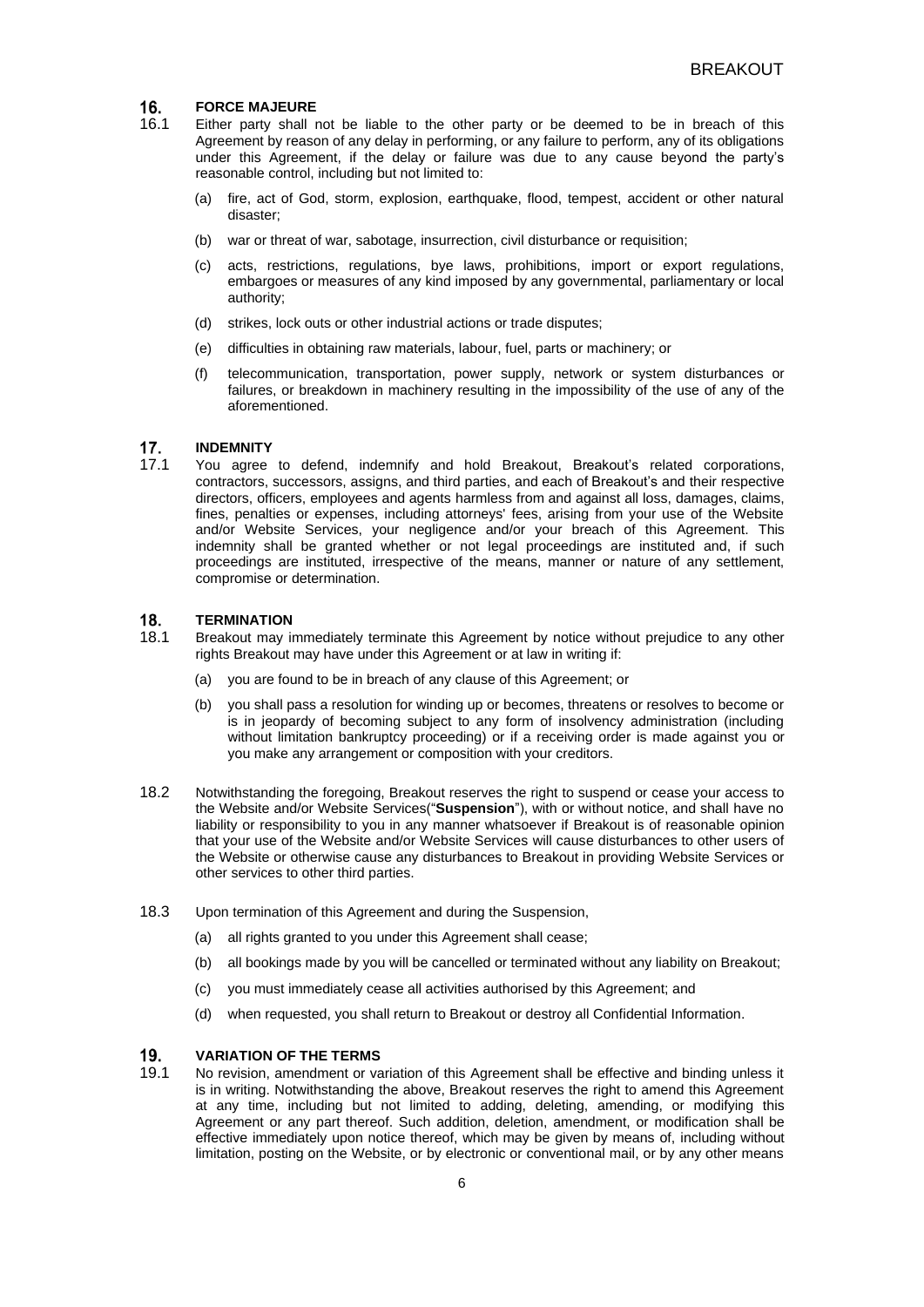by which you obtain notice thereof. Any use of the Website by you after the issuance of such notice shall be deemed to constitute acceptance of this Agreement with such addition, deletion, amendment, or modification.

#### 20. **CHANGES TO THE WEBSITE**

20.1 Breakout shall have the right at any time to change or discontinue any aspect or feature of the Website and/or Website Services, including, but not limited to, content, design, hours of availability, and methods to access and use the Website.

#### $21.$ **COMMUNICATIONS**

- 21.1 "**Business Day**" shall mean a day that is not a Saturday, a Sunday or a public holiday or bank holiday in the Federal Territory of Kuala Lumpur.
- 21.2 Except as otherwise agreed or provided in this Agreement, all notices and other communications to be sent to the other party ("**Recipient**") pursuant to this Agreement shall be in writing and in English language and shall be valid and sufficient if dispatched or sent to the address, e-mail address or facsimile notified by the Recipient or submitted or made available by the Recipient to the other party though the Website. Such notice shall be deemed to have been served (a) if delivered personally, the next business day after it has been delivered; (b) if sent by registered mail or courier, five (5) days after dispatch; (c) if sent by facsimile, upon receiving the confirmation report stating successful transmission of the facsimile if sent before 5p.m. on a Business Day and if sent after 5p.m., the next Business Day; or (d) if sent by e-mail, upon successful delivery of the e-mail and recorded as a sent mail if sent before 5p.m. on a Business Day and if sent after 5p.m., the next Business Day.
- 21.3 Notwithstanding anything to the contrary in this clause, notification by way of e-mail shall not be applicable to or valid with respect to any legal notices, claims, demands, suits and/or proceedings.

#### $22.$ **ENTIRE AGREEMENT**

22.1 This Agreement (together with any documents referred to herein) constitutes the whole agreement between the parties relating to the subject matter hereof and supersedes any prior agreements, understandings or arrangements between them, whether oral or in writing relating to the subject matter hereof and no representation, undertaking or promise shall be taken to have been given or be implied from anything said or written in negotiations between the parties prior to this Agreement except as set out in this Agreement.

### **ASSIGNMENT, NOVATION, DELEGATION AND SUBCONTRACTING**  $23<sub>1</sub>$

23.1 Your rights, title, benefits, obligations and duties under this Agreement shall not be transferred, assigned, novated and/or sub-contracted to any other party without Breakout's prior written consent.

#### $24$ **NO WAIVER**

- 24.1 No failure or delay by Breakout in exercising any right under this Agreement shall operate as a waiver of such right or extend to or affect any other or subsequent event or impair any rights or remedies in respect of it or in any way modify or diminish Breakout's rights under this Agreement.
- 24.2 No single or partial exercise of any rights or remedies by Breakout shall affect Breakout's other rights or remedies under this Agreement.
- 24.3 A provision of right or remedy under this Agreement may not be waived except in writing signed by Breakout. A waiver by Breakout of any breach shall not constitute a continuing waiver in respect of any subsequent or continuing breach.

### $25.$ **SURVIVAL**

25.1 The covenants, conditions and provisions of this Agreement which are capable of having effect after the expiration or termination of this Agreement shall remain in full force and effect following the expiration or termination of this Agreement unless otherwise agreed in writing.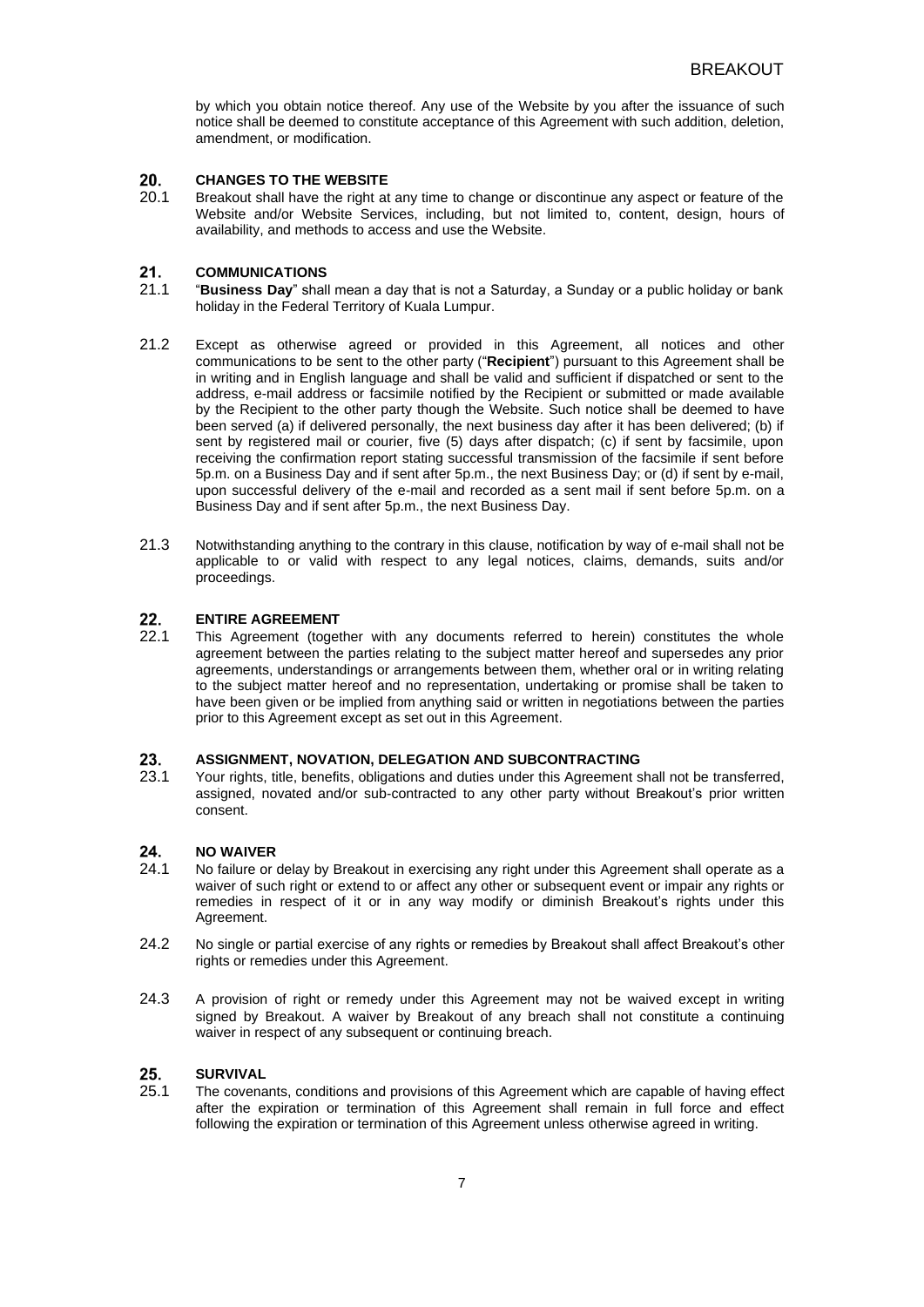### 26. **SUCCESSORS AND ASSIGNS**

26.1 This Agreement shall be binding upon the parties and their permitted legal assigns and successors in title.

### 27. **SEVERABILITY**

27.1 If any term, condition, stipulation, provision, covenant and/or undertaking of this Agreement is to any extent illegal, otherwise invalid, or incapable of being enforced, such term, condition, stipulation, provision, covenant and/or undertaking shall be excluded to the extent of such invalidity or unenforceability; all other terms hereof shall remain in full force and effect; and, to the extent permitted and possible, the invalid or unenforceable term, condition, stipulation, provision, covenant and/or undertaking shall be deemed replaced by a term that is valid and enforceable and that comes closest to expressing the intention of such invalid or unenforceable term, condition, stipulation, provision, covenant and/or undertaking.

### 28. **NO AGENCY/PARTNERSHIP**

28.1 Nothing in this Agreement shall create, or be deemed to create, a joint venture, partnership or relationship of principal and agent between the parties. No party shall have any authority to act, make representations or bind or contract on behalf of the other party.

#### 29. **GOVERNING LAW**

29.1 This Agreement shall be governed by and construed in accordance with the laws of Malaysia.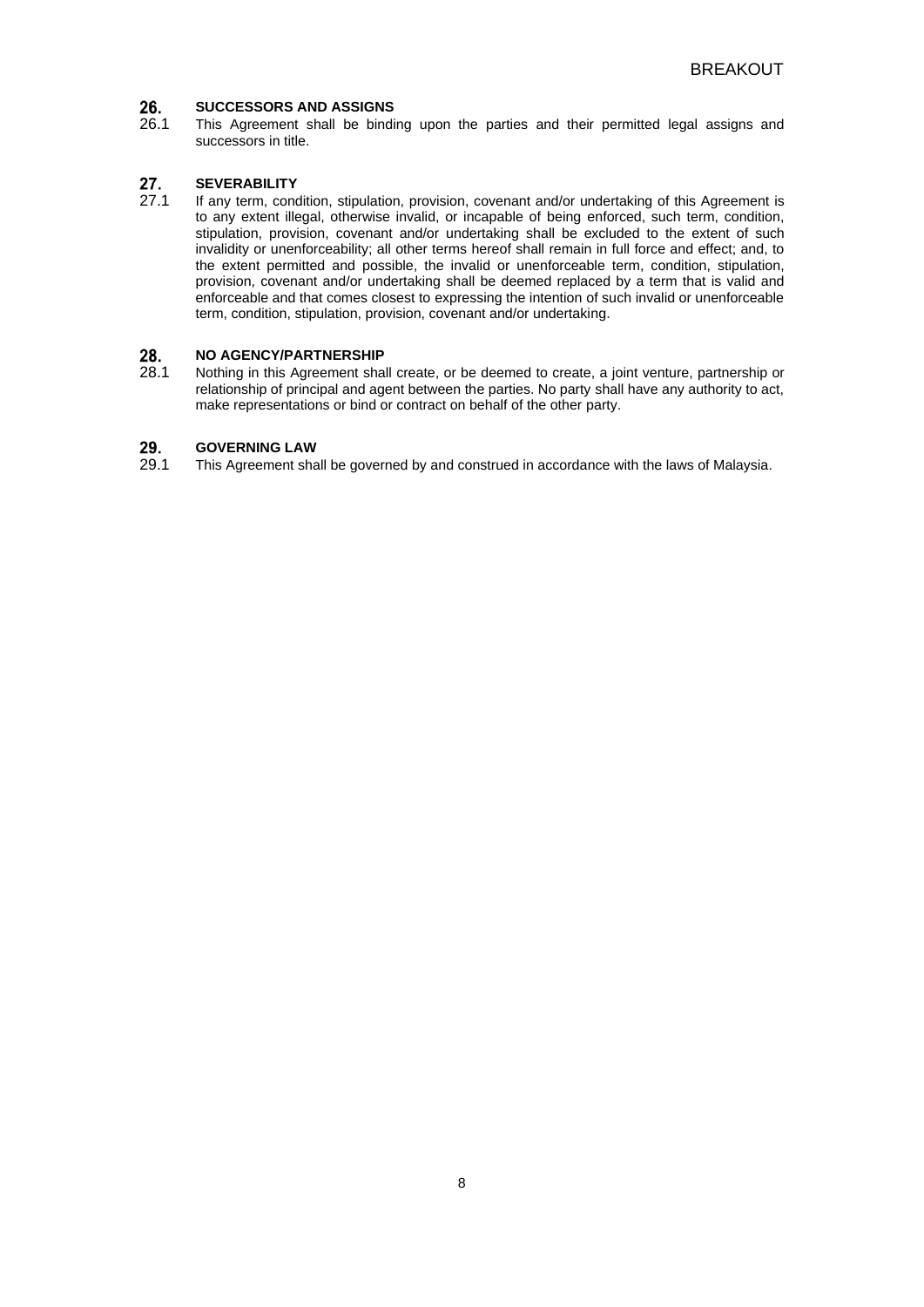# **BOOKING RULES**

# **A. TERMS OF USE OF THE WEBSITE**

- 1. These booking rules ("**Booking Rules**") shall be read together with the terms of use of the Website owned and/or operated by Breakout ("**Terms of Use**").
- 2. You shall read these Booking Rules carefully prior to making any booking with Breakout for any available games or services offered by Breakout at Breakout's premises.

### **B. CONFIRMATION EMAIL**

1. You will receive a confirmation email from Breakout to confirm the booking you made with Breakout through the Website. In the event that you have not received any confirmation email from Breakout, please check your spam or junk folders in your email or contact Breakout to confirm your booking.

# **C. ARRIVAL**

- 1. You and all your other team members shall arrive at the relevant Breakout's premises at least 15 minutes prior to the slot you booked for.
- 2. If you or any of your team members does not arrive on time, without prejudice to other rights Breakout may have, Breakout shall be entitled to reduce the time allocated for your game at its sole and absolute discretion.
- 3. For safety reasons, Breakout shall have the right to conduct security checks on you and your team members if it deems necessary at its sole and absolute discretion.

## **D. MINIMUM AND MAXIMUM NUMBER OF PLAYERS**

1. The number of players per game shall be between 2 to 8.

# **E. TERMS OF SERVICES**

1. The games shall be governed by the terms and conditions of services ("**Terms and Conditions of Services**") which will be provided to you at Breakout's premises prior to the commencement of your game.

# **F. VOUCHERS AND PROMOTIONS**

1. All vouchers and other promotional codes shall be subject to the additional terms and conditions attached to such vouchers and/or codes. In the event that you do not comply with any such terms and conditions, we reserve the right to refuse to grant you any benefits conferred by such vouchers or codes.

## **G. CANCELLATION OF BOOKING & REFUND POLICY**

- 1. Without prejudice to any other rights Breakout may have under the Terms of Use, Breakout shall have the right to cancel your booking without refund and any liability on Breakout in the event that
	- a. you or any of your team members is late;
	- b. the number of players required for the game are not met;
	- c. you or any of your team members does not agree with any of the Terms and Conditions of Services; or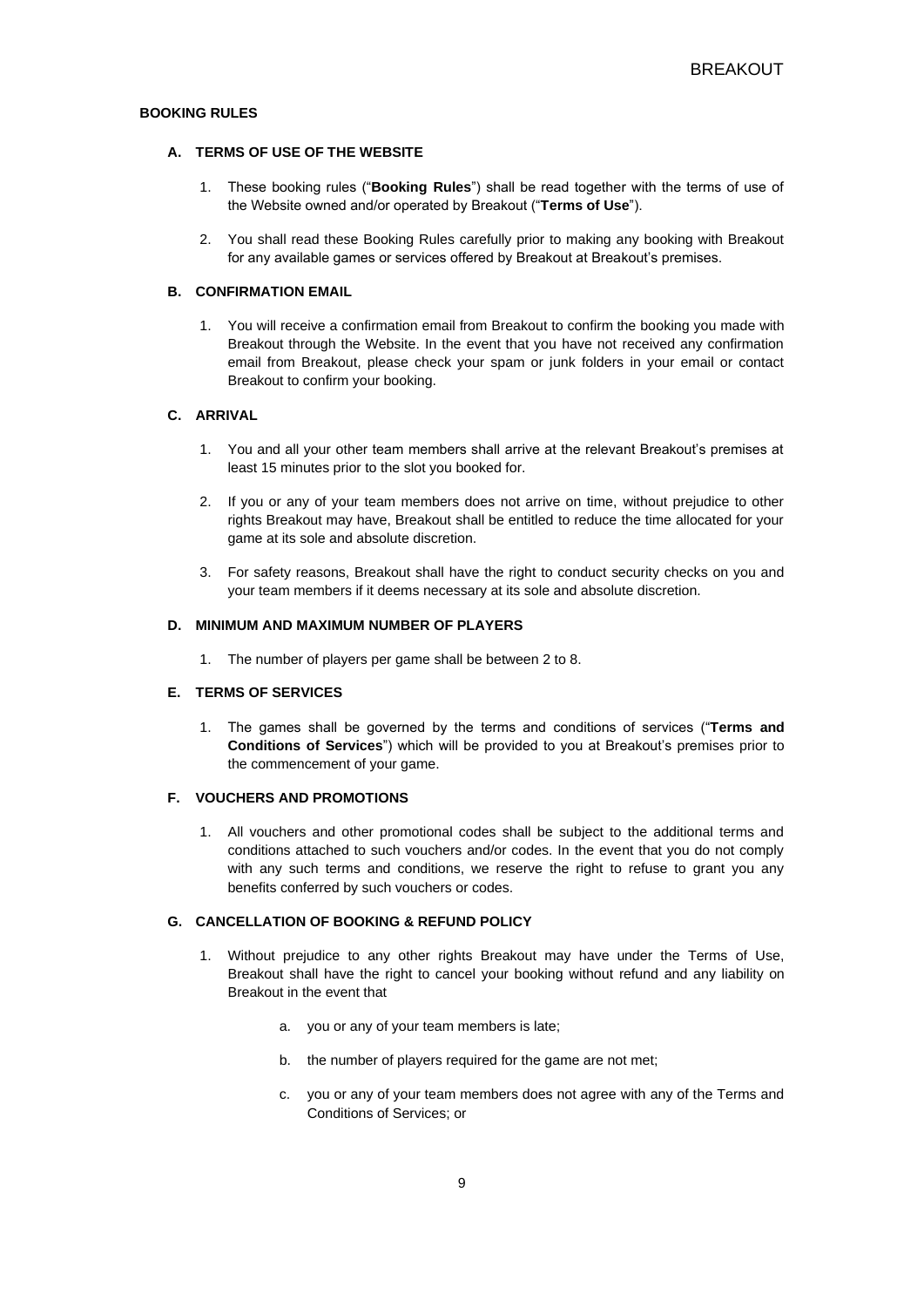- d. you do not comply with any of these Booking Rules and/or the provisions contained in the Terms of Use.
- 2. Partial or full refund is strictly not allowed for partially/ fully completed service with the exception of any technical issue (i.e room or props malfunction) that is due to Breakout or any circumstances that prevent Breakout from delivering the game services.
- 3. Breakout reserves the right of final decision to refuse any refund if the request is deemed to be unjustifiable after investigation. If your refund is approved, Breakout will process your refund within fourteen (14) working days from the date of approval.

# **H. RESCHEDULE OF BOOKING**

1. Rescheduling of the game session is allowed 1 hour before the session started and subjected to Breakout's next available slot. You may contact [info@breakout.com.my](mailto:info@breakout.com.my) or via Breakout's Facebook.

# **I. SPECIAL CONDITIONS**

- 1. If Breakout has any reason to believe that a person is under the influence of drugs or alcohol or suffering from any mental or physical illness, Breakout shall have the absolute right to disqualify the person from any games or services offered by Breakout and refuse the person entry to Breakout Premises or any part thereof.
- 2. If you or any of your team members have any medical conditions, you shall immediately inform Breakout.
- 3. In the event that Breakout is of the opinion, at its sole and absolute discretion, that any person in your team is not suitable for the game due to any special conditions, Breakout shall have the right to disallow such person's participation in any game.
- 4. Any person found to be in possession of any hazardous or harmful weapons or materials will be refused entry to Breakout's premises.
- 5. You may be required to climb steps and/or stairs. Please ensure that you and all your team members are in comfortable clothing. We strongly encourage you to wear sportswear.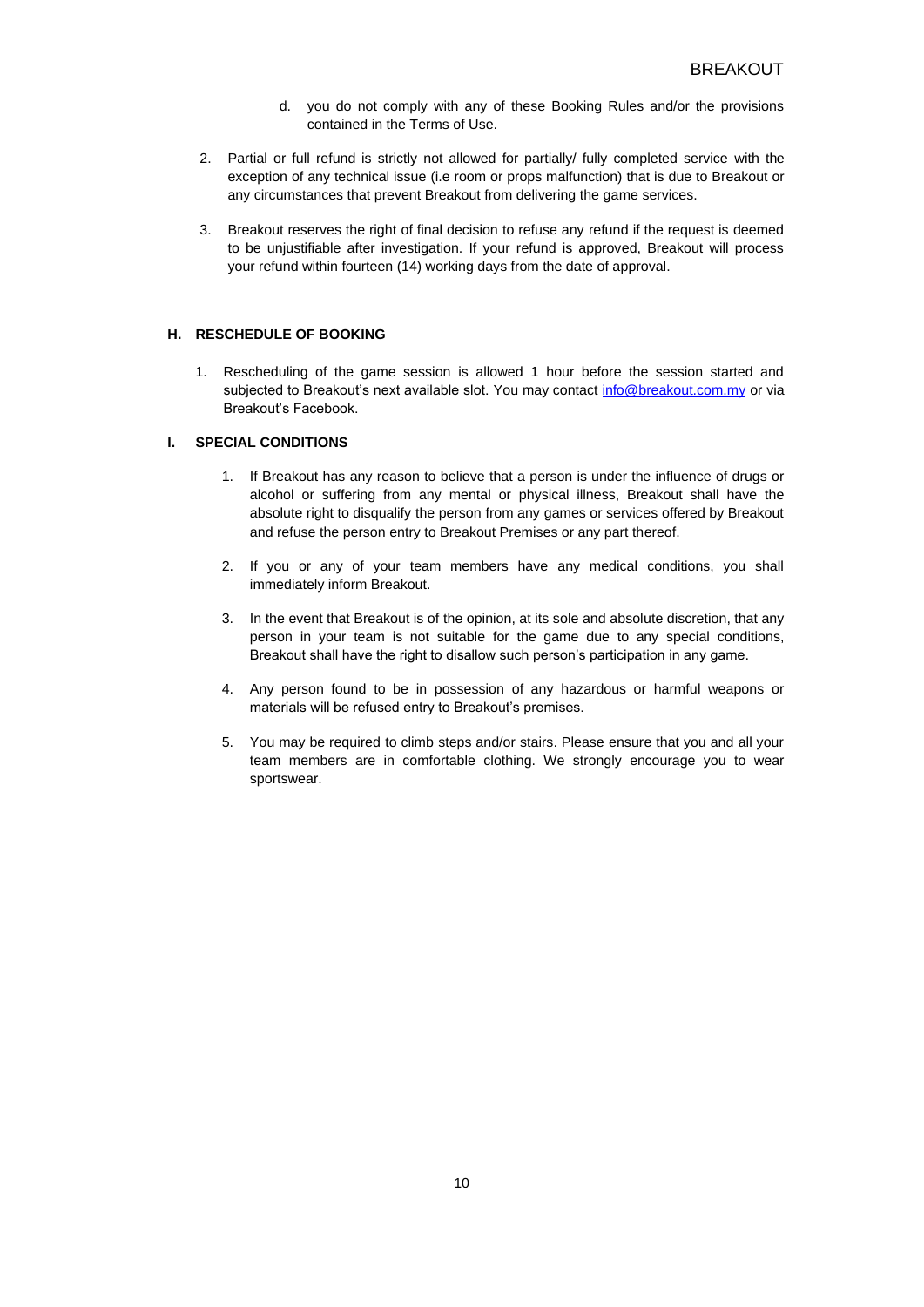# **ONLINE GAME RULES**

# **J. TERMS OF USE OF THE WEBSITE**

- 1. These booking rules **("Online Game Booking Rules**") shall be read together with the terms of use of the Website owned and/or operated by Breakout ("**Terms of Use**").
- 2. You shall read these Booking Rules carefully prior to making any booking with Breakout for any available games or services offered by Breakout at Breakout's premises.

### **K. CONFIRMATION EMAIL**

1. You will receive a confirmation email from Breakout for the payment you made with for online/ virtual game experience through the Breakout's Website. In the event that you have not received any confirmation email from Breakout, please check your spam or junk folders in your email or contact Breakout to confirm your booking.

# **L. SCHEDULE AN ONLINE GAME SESSION**

- 1. You are required to contact Breakout to schedule the online game session upon purchasing the game. The game sessions are subjected to availability of the day and may not be available if it's booked or outside of Breakout's operating hours.
- 2. If you or any of your team members does not participate on time or late for the scheduled game session, without prejudice to other rights Breakout may have, Breakout shall be entitled to reduce the time allocated for your game at its sole and absolute discretion or we will no refund in the event if the game is not carried out.
- 3. Rescheduling of the game session is allowed 30 mins before the session started and subjected to Breakout's next available slot.
- 4. Rescheduling of the game session is allowed in the event that you or the host are facing technical issue such as internet outage, video conferencing tool malfunction, or any devices failure that prevent the game session from proceeding.

# **M. CANCELLATION OF BOOKING**

- 1. Without prejudice to any other rights Breakout may have under the Terms of Use, Breakout shall have the right to cancel your online game session without any liability on Breakout in the event that
	- a. you or any of your team members is late;
	- b. the minimum number of players required for the game are not met;
	- c. you or any of your team members does not agree with any of the Terms and Conditions of Services; or
	- d. you do not comply with any of these Booking Rules and/or the provisions contained in the Terms of Use.

# **N. SPECIAL CONDITIONS**

1. If Breakout has any reason to believe that a person is under the influence of drugs or alcohol or suffering from any mental or physical illness, Breakout shall have the absolute right to disqualify the person from any games or services offered by Breakout.